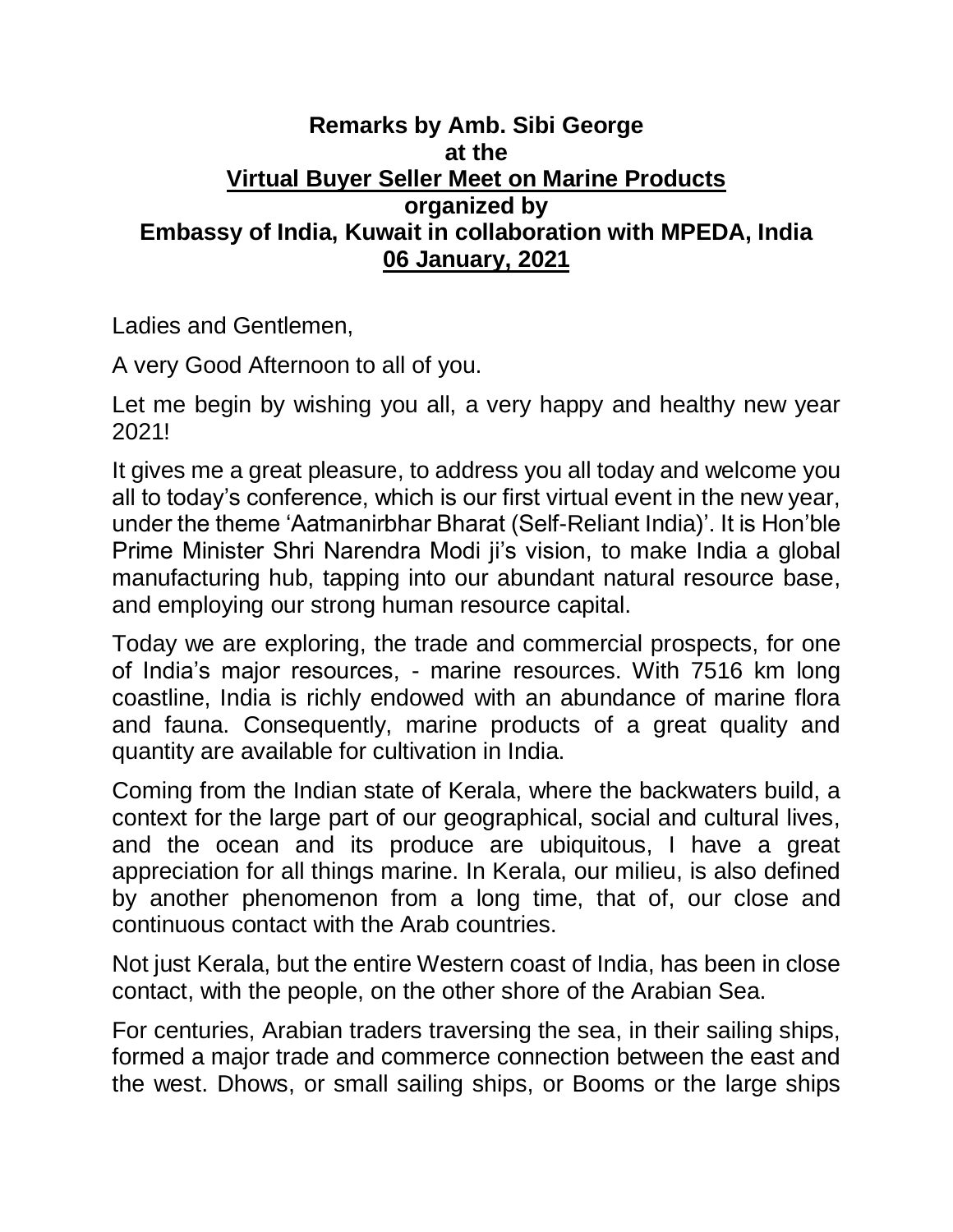from Kuwait, bringing pearls and dates from Kuwait to India, and selling it there, were instrumental in linking our two cultures. On return from India, they brought cereals and spices, and textiles and other products of everyday use. This maritime connect, has enriched India, and it has brought together the two civilizations.

India and Kuwait, are separated, only by the Arabian Sea between them, meaning that we are closest of the neighbors, and our close bilateral relationship, reflects this proximity and understanding of each other.

Our trade and commerce relationship, is robust and is growing further. India is a major source of food grains and other produce, helping ensure food security in Kuwait. Fisheries products are a major part of our bilateral trade, with India being the largest source of seafood imported into Kuwait. The major products that are imported from India include fish, notably pomfret, prawns and crabs etc. In 2019, India exported seafood worth about USD 30 Million to Kuwait. (*Through 2019-20, India shipped 1,289,651 tonnes of seafood, worth \$ 6.68 billion, compared with 1,392,559 tonnes of seafood (worth \$6.73 billion) the previous year.)*

The last year was an extraordinary year. All parts of our lives were affected by the COVID-19 pandemic. We went out far less often, and we did not visit restaurants as we used to do earlier. Consequently, the demand for seafood was affected globally. Even then, India exported marine products worth of about 7 billion USD and our export to Kuwait was also sizeable.

It is commendable, that the Indian seafood exporters have adopted rigorous quality standards, and SOPs to follow COVID-19 related protocols to ensure that when the product reaches our table, it only brings happiness and no anxieties with it. It is a vital requirement for the times we are in, and I am happy, that our producers and exporters ensure, that COVID-19 stays away from our plates and our homes.

As this year progresses further and hopefully demand normalizes, Indian exports will pick up, and consumers in Kuwait, and elsewhere, will be able to relish, their favorite seafood dishes.